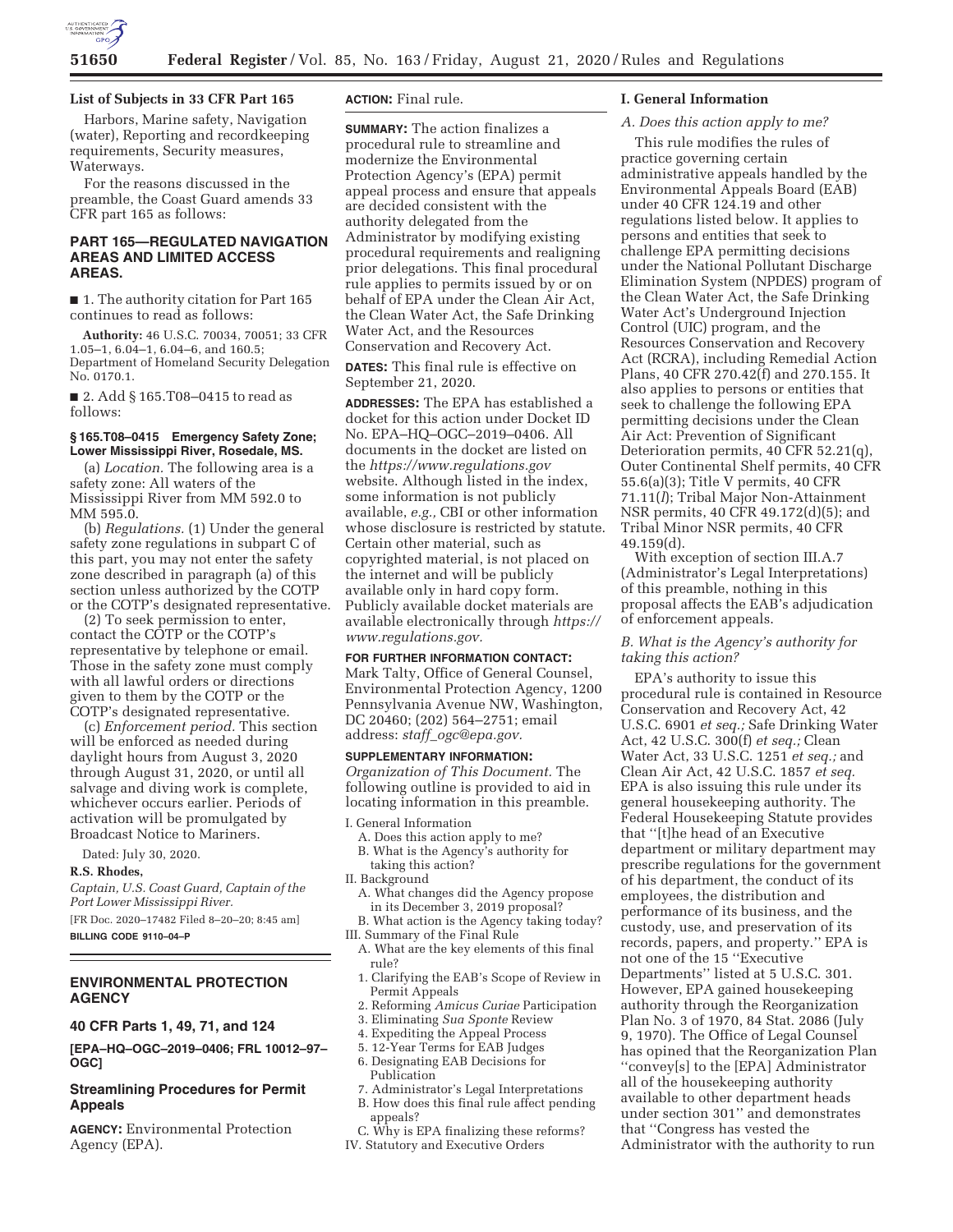EPA, to exercise its functions, and to issue regulations incidental to the performance of those functions.'' 1

## **II. Background**

*A. What changes did the Agency propose in its December 3, 2019 proposal?* 

EPA proposed a rule of agency organization, procedure or practice that sought to change the administrative exhaustion requirements for permit appeals, revise existing appeal procedures and provide greater accountability for those exercising delegated authority over administrative appeals more generally. Although not subject to the notice and comment requirements of the Administrative Procedure Act, the Agency nonetheless voluntarily sought comment because it believes that the information and opinions supplied by the public would help inform the Agency's views.

On December 3, 2019, EPA proposed the creation of a new, time-limited alternative dispute resolution process (ADR process) as a precondition to judicial review. Under the proposal, the parties in the ADR process could have agreed by unanimous consent to either extend the ADR process or proceed with an appeal before the Environmental Appeals Board (EAB). If the parties did not agree to proceed with either the ADR process or an EAB appeal, the permit would have become final and could be challenged in federal court. EPA also proposed to amend the appeal process to clarify the scope and standard of EAB review, remove a provision authorizing participation in appeals by amicus curiae, and eliminate the EAB's authority to review Regional permit decisions on its own initiative, even absent an appeal. To promote internal efficiencies, EPA also proposed to establish a 60-day deadline for the EAB to issue a final decision once an appeal had been fully briefed and argued and to limit the length of EAB opinions to only as long as necessary to address the issues raised in an appeal; EPA also proposed to limit the availability of extensions to file briefs. The proposed rule would have applied to permits issued by or on behalf of EPA under the Clean Air Act, the Clean Water Act, the Safe Drinking Water Act, and the Resources Conservation and Recovery Act.

In addition to these permit appeal reforms, EPA proposed several additional reforms designed to provide tools to better allow the Administrator to exercise his or her statutory authority together with appropriate checks and balances on how the Board exercises its delegated authority. In that vein, EPA proposed to set twelve-year terms for EAB Judges, which the Administrator could renew at the end of that twelveyear period or reassign the Judge to another position within EPA. EPA also proposed a new process to identify which EAB opinions would be considered precedential. Finally, EPA proposed a new mechanism by which the Administrator, by and through the General Counsel, could issue a dispositive legal interpretation in any matter pending before the EAB.

*B. What action is the Agency taking today?* 

EPA is not finalizing the new, timelimited ADR process from the December 3rd proposal, which would have served as a precondition to judicial review. EPA received several comments expressing the view that the proposed process violated the Alternative Dispute Resolution Act by mandating the use of ADR to resolve permit disputes and that the proposed process could, in some instances, lengthen the appeal process. While the comments are not dispositive of the issue, EPA is not finalizing that aspect of the proposal as a matter of its discretion in maintaining a familiar process with accelerated timelines. As a result, nothing in this action changes the current administrative exhaustion requirements, which require permittees and interested parties to file an appeal with the EAB before challenging a permitting decision in federal court. Moreover, nothing in this action changes the EAB's existing ADR program, which will remain available to interested parties. EPA is also not finalizing changes to the appeal process for ocean dumping permit decisions made by Regional Administrators under the Marine Protection, Research, and Sanctuaries Act in 40 CFR 222.12, which already contains expedited appeal procedures. Furthermore, EPA is not finalizing changes to the appeal process for acid rain permits under 40 CFR 78.3(b), which includes the opportunity for evidentiary hearings.

EPA is finalizing each of the changes identified immediately below and described in Section III of this preamble. In addition to describing each of the changes in more detail, the Agency summarizes some of the more significant comments that it received on the proposal and EPA's responses in Section III of this preamble.

First, EPA is clarifying the scope of the EAB's review authority by

eliminating a prior provision that allowed the Board to review an exercise of discretion ''or an important policy consideration.'' Under this final rule, the EAB's scope is more aligned with that of federal courts and limited to findings of fact and conclusions of law that are clearly erroneous.

Second, EPA is modifying the process for submission of *amicus curiae* briefs as part of the overall goal of streamlining the appeal process. Under this rule, parties will have 21 days from the filing of a notice of appeal to file *amicus* briefs and the length of such briefs is limited to no more than 15 pages.

Third, EPA is eliminating the EAB's authority to review Regional permit decisions on its own initiative (*sua sponte*), even absent a private party appeal, which has rarely been invoked.

Fourth, EPA is establishing a 60-day deadline for the EAB to issue a final decision once an appeal has been fully briefed and argued. The EAB may grant itself a one-time 60-day extension if it determines that the nature and complexity of the case requires additional time. EPA is also limiting the availability of filing extensions to one request per party, with a maximum extension of 30 days. While nothing in the final rule modifies the EAB's existing discretion to relax or suspend filing requirements for good cause, in keeping with the intent of the revisions, such discretion should be exercised in limited circumstances and based on an adequate finding of good cause.

Fifth, EPA is setting twelve-year terms for EAB Judges, which the Administrator may renew at the end of that twelve-year period or reassign the Judge to another position within EPA consistent with the provisions in 5 CFR 317.901.

Sixth, EPA is establishing a process for designating certain EAB decisions for publication.

EPA is revising the EAB's existing delegation of authority by establishing a mechanism by which the Administrator, by and through the General Counsel, can issue a dispositive legal interpretation in any matter pending before the EAB or on any issue addressed by the EAB.

The revised permit appeal procedures apply only to permitting decisions under:

• The National Pollutant Discharge Elimination System (NPDES) program of the Clean Water Act;

• The Safe Drinking Water Act's Underground Injection Control (UIC) program;

• The Resources Conservation and Recovery Act (RCRA), including

<sup>1</sup>Authority of EPA to Hold Employees Liable for Negligent Loss, Damage, or Destruction of Government Personal Property, 32 O.L.C. 79, 2008 WL 4422366 at \*4 (May 28, 2008) (''OLC Opinion'').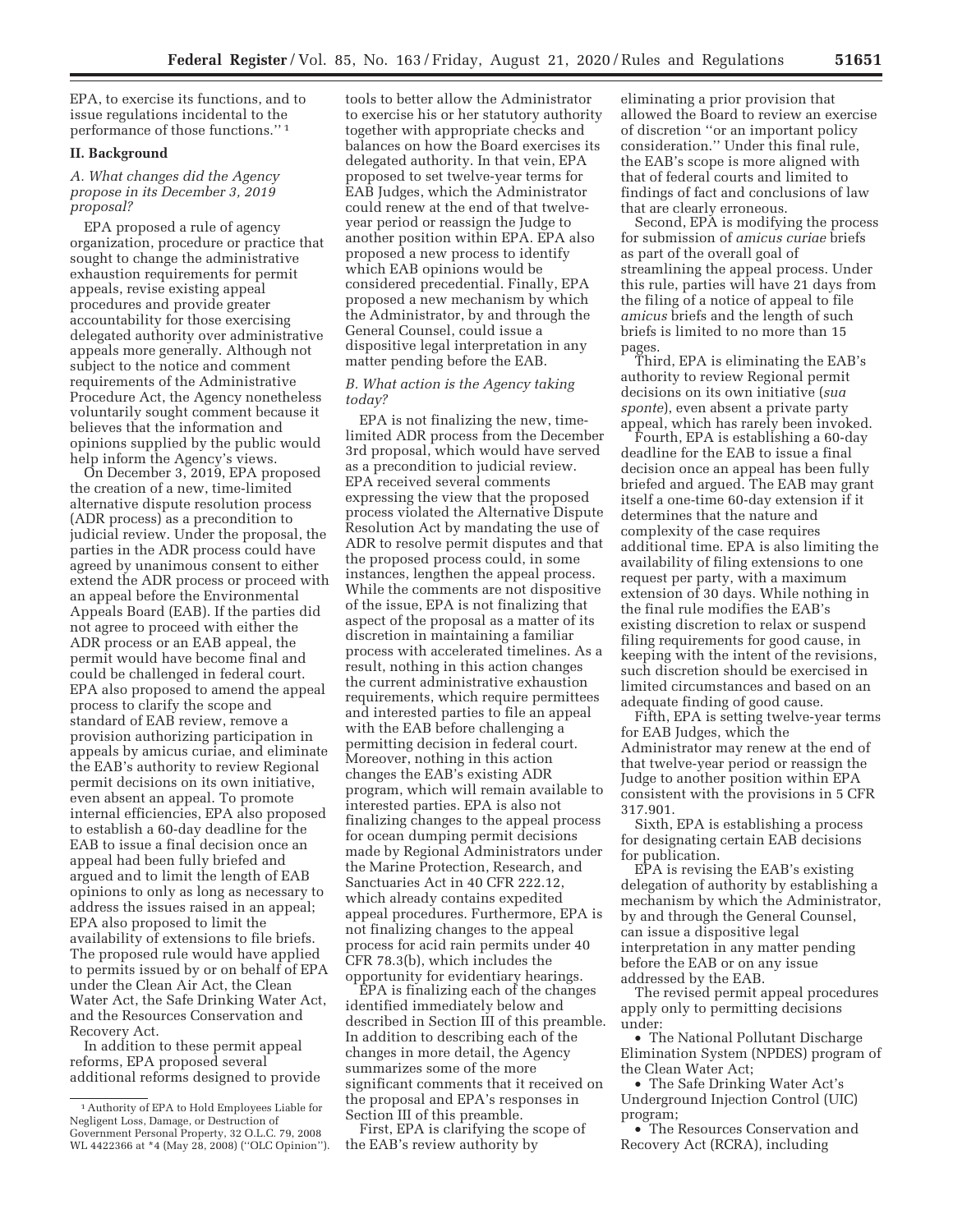Remedial Action Plans, 40 CFR 270.42(f) and 270.155; and

• The Clean Air Act, including Prevention of Significant Deterioration (PSD) permits, 40 CFR 52.21(q); Outer Continental Shelf permits, 40 CFR 55.6(a)(3); Title V permits, 40 CFR 71.11(*l*); Tribal Major Non-Attainment NSR permits, 40 CFR 49.172(d)(5); and Tribal Minor NSR permits, 40 CFR 49.159(d).

The procedural changes in this rule do not apply to other types of appeals not listed above. In addition, with the exception of the proposed revisions above, nothing in this rule alters the mechanics of permit appeals or the process by which parties interact with the EAB, *e.g.,* service requirements.

#### **III. Summary of the Final Rule**

# *A. What are the key elements of this final rule?*

1. Clarifying the EAB's Scope of Review in Permit Appeals

EPA proposed to clarify the EAB's *scope* of review while leaving the *standard* of review applied by the EAB untouched. More specifically, EPA proposed to eliminate 40 CFR  $124.19(a)(4)(i)(B)$ , which had been viewed as establishing authority for the EAB to review the Agency's compliance with discretionary policies—issues that a federal court generally could not review. EPA is finalizing its proposal to clarify the EAB's scope of review. This final rule makes clear that the EAB's scope of review does not extend to the Agency's compliance with internal discretionary policies or Executive Orders.

Several commenters stated that the proposal arbitrarily limits the EAB's scope of review and ignores the fact that federal courts regularly review exercises of agency discretion to ensure that agencies make such decisions in a rational way based on adequate consideration of all relevant factors. While the Agency agrees with the commenters that federal courts review discretionary policy decisions under an arbitrary and capricious *standard* of review, the Agency's strict compliance with Executive Orders or internal agency policy is generally outside the *scope* of review in federal courts. *See Defs. of Wildlife* v. *Jackson,* 791 F. Supp. 2d 96, 121 (D.D.C. 2011) (''Plaintiffs cannot use the review provisions of the APA to enforce an Executive Order that is not subject to judicial review.''). By eliminating 40 CFR 124.19(a)(4)(i)(B), the Agency is making the scope of EAB's review more akin to that of federal courts.

### 2. Reforming Amicus Curiae Participation

EPA proposed to eliminate the provision at 40 CFR 124.19(e) that authorizes interested persons to participate in a permit appeal as *amicus curiae* as a means of streamlining the appeal process. Many commenters opposed this proposal by explaining the various benefits that *amicus*  participation provides to the appeal process, which include additional viewpoints on particularly complex matters and an avenue for boarder participation among groups with limited resources. In light of the benefits highlighted by the commenters, EPA is retaining the ability for *amicus*  participation, but with certain limitations. All *amicus* briefs must be filed within 21 days after the filing of the petition for review and are limited to no more than 15 pages. The 21-day window had previously been imposed on *amicus* participants in PSD and other New Source Review permit appeals under the Clean Air Act but will now apply in all permit appeals under other statutes. This approach preserves the benefits of *amicus* participation while also achieving the goal of streamlining the overall appeal process.

#### 3. Eliminating Sua Sponte Review

EPA is finalizing its proposal to eliminate the EAB's *sua sponte* review authority for permit decisions. As several commenters noted, the EAB has rarely exercised its *sua sponte* authority to review permits. Some commenters asked that EPA clarify that the Board retains its *sua sponte* authority over enforcement decisions. At least one commenter expressed concern that the EAB would no longer be able to review a permit no matter how blatant or how important a permit defect may be.

First and foremost, it is the responsibility of the permit writers to draft permits that achieve the intended results and comply with all legal requirements. Over the course of the last fifty years of writing permits, the Agency has become much better at doing just that. Second, as the commenters suggested, the EAB has rarely used its *sua sponte* authority to review permit appeals, and this rule does not remove the EAB's authority in enforcement cases where it has traditionally exercised such authority.

## 4. Expediting the Appeal Process

EPA proposed several measures to expedite the appeal process, including limiting filing extensions to one request per party, with a maximum extension of 30 days, establishing a 60-day deadline

for the EAB to issue its decision (measured from the date of oral argument or the filing of the last brief, whichever is later) and limiting the length of EAB opinions to only as long as needed to address the specific issues raised in the appeal. EPA solicited comment on whether to set a numerical limit, either in words or pages, on EAB opinions.

EPA received several comments opposed to these expediting reforms, most of which criticized the 60-day deadline for issuing decisions. Generally, the commenters felt the 60 day deadline is arbitrary and lacked justification. One commenter stated that the Agency failed to explain why the Board maintains its ability to adjust filing requirements for good cause but is inflexibly required to issue opinions within 60 days.

EPA is finalizing the 60-day deadline for the EAB to issue a decision, with the deadline measured from the date of oral argument or the filing of the last brief, whichever is later. However, in light of the comments it received, the EAB may grant itself a one-time 60-day extension if the Board determines that the nature and complexity of the case requires additional time. While EPA concedes that any deadline assumes some amount of arbitrariness, such deadlines are routinely created in statutes and regulations based on policy choices that favor timely decision-making and resolution of issues in lieu of openended processes. EPA believes that a 60 day deadline, with the availability of an additional 60-day extension, is reasonable in light of the additional reforms contained in this rule.

EPA is also finalizing the two additional expediting measures as proposed. The EAB is required to make its opinions only as long as needed to address the specific issues raised in the appeal. This reform is consistent with the deadline imposed on the Board for issuing decisions and should assist the EAB in achieving those deadlines. Additionally, this final rule limits filing extensions to one request per party, with a maximum extension of 30 days that the EAB, in the exercise of its discretion, may choose to grant. Nothing in this final rule eliminates the EAB's discretion to relax or suspend filing requirements for good cause.

# 5. 12-Year Terms for EAB Judges

EPA proposed setting 12-year renewable terms for EAB judges. EPA sought comments on this proposed term limit and whether 8 years or another time period was more appropriate. At least one commenter supported the creation of renewable terms but thought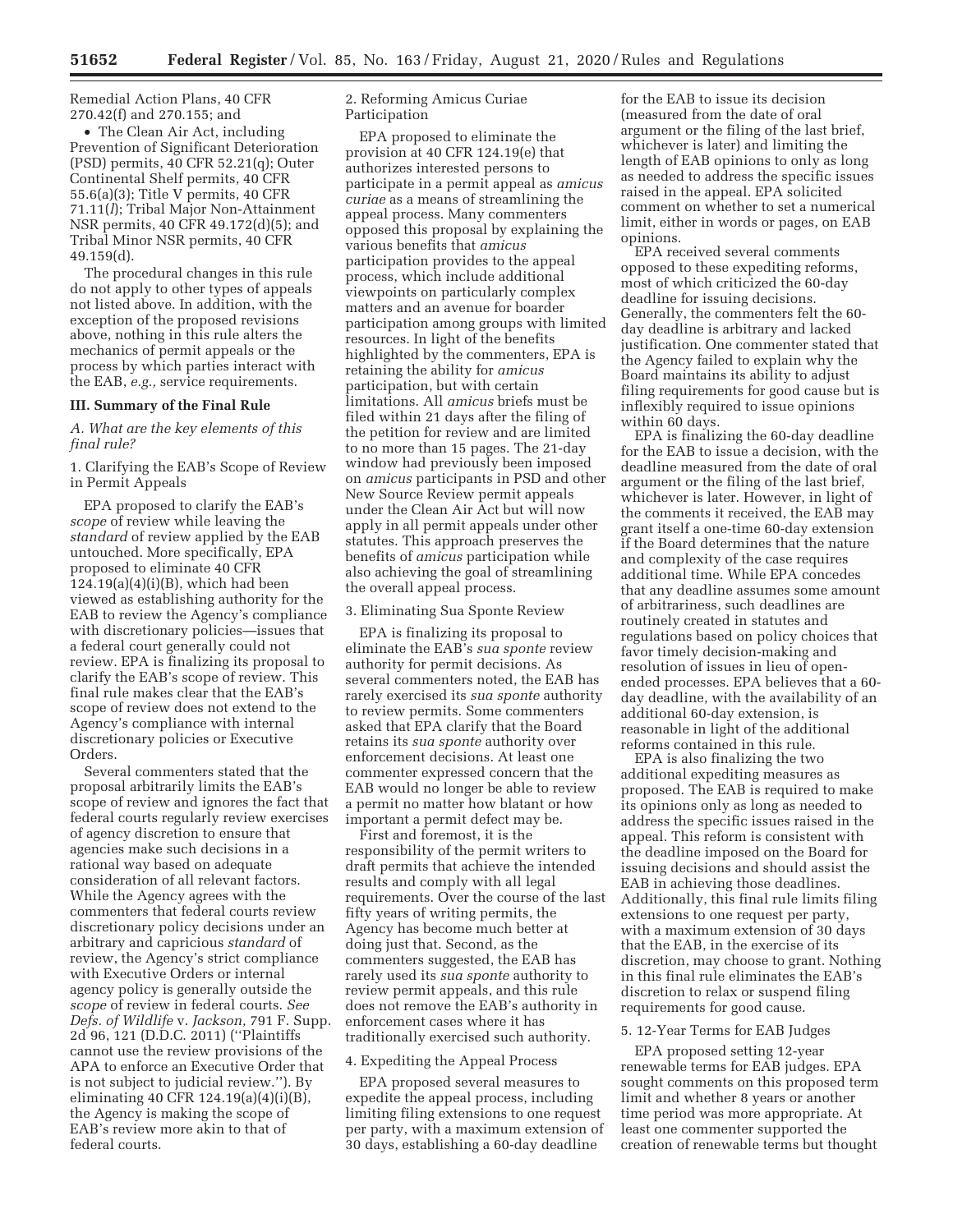shorter terms were more appropriate. The Agency also received comments opposed to any term for EAB judges. These commenters asserted there is no rationale for why EAB judges should be treated any differently from other career Senior Executive Service (SES) positions and that the proposal unnecessarily politicizes the EAB. One commenter argued that the proposal was illegal because SES positions are governed by a specific statute implemented by the Office of Personnel Management (OPM) and that OPM has the sole authority to determine conditions of service for SES employees.

EPA disagrees with those commenters that opposed the proposed term limit. The EAB, and its individual judges, exercise authority expressly delegated to it from the Administrator by Title 40 of the Code of Federal Regulations. 40 CFR 1.25(e)(2). An EAB judge plays an important role in shaping the decisions of the Agency, and while that role has traditionally been viewed with a certain amount of independence, each judge is acting on the express delegation of the Administrator's authority. It is entirely consistent with that delegation that the Administrator have some express mechanism of accountability over those exercising such authority. The 12-year renewable terms routinize the review of the Board's composition. By setting the terms at 12 years and staggering their implementation in 3-year increments, any one Administrator is limited in the number appointments he or she could make (barring a vacancy due to resignation), provided the Administrator elected not to renew a given term.

EPA also disagrees that the term limits are illegal. As members of the SES, an EAB judge is subject to reassignment to any other SES position in the Agency for which he or she qualifies. *See* 5 U.S.C. 3395 (''Reassignment and transfer within the Senior Executive Service''); 5 CFR 317.901 (''Reassignments''); *see also Guide to the Senior Executive Service*  (March 2017), page 10.2 The 12-year term is not a separate condition applied to SES employees. It is simply a mechanism by which the Administrator can exercise his or her authority consistent with the applicable SES procedures. If the Administrator chooses not to renew an appointment, the Administrator can assign that judge to another SES position within EPA for which he or she qualifies, provided the Administrator reassigns the judge in

compliance with all applicable SES procedures. *See* 5 CFR 317.901.

For these reasons, EPA is setting fixed twelve-year terms for EAB Judges, which the Administrator may renew at the end of that twelve-year period or reassign the Judge to another SES position within EPA. For purposes of clarity, the final rule includes additional regulatory text that explicitly requires the Administrator to follow the proper SES requirements when reassigning an EAB judge. To implement the 12-year terms and ensure that they are on a staggered schedule, the Administrator will apply the twelve-year terms to the current EAB judges on a rolling basis over the next twelve years. Each seat on the EAB is designated a number based on the seniority of the Board's current members. The seat of the longest serving judge is designated as seat one, the second longest serving judge as seat two, the third longest serving judge as seat three, and the most recent judge as seat four. If any of the four seats are vacant as of the effective date of the final rule, any such seat will be designated a number based on the date on which it became vacant, after seats have been designated for current judges. The term for the newly designated seat one ends three years after the effective date of the final rule. The process then continues at three-year intervals, with seat two ending six years after the effective date, seat three ending nine years after the effective date, and seat four ending twelve years after the effective date. Thereafter, all terms will last for twelve years. If a judge vacates his or her position before the end of the judge's term, the Administrator will appoint a new judge to serve for the remainder of the vacated term. That new member could then be renewed at the end of the vacated term.

### 6. Designating EAB Decisions for Publication

EPA sought comment on whether it should create a process to explicitly identify certain decisions of the EAB as precedential. The proposal noted that under such a process, only published decisions could be considered precedential and the determination of which decisions should be published would made by the Administrator.

EPA is finalizing a process that maintains the EAB's existing practice of distinguishing between published decisions and unpublished final orders with one important change: The publication of any decision designated for publication by the EAB is delayed for 15 days. During this period, the Administrator may review the decision and change the designation to an

unpublished final order. Moving forward, it is the express policy of the Agency that only published decisions of the EAB represent EPA's official, authoritative position with regard to the issues addressed in such decisions. This change is intended to indicate to reviewing courts that only published EAB decisions may warrant deference under *Kisor* v. *Wilkie,* 139 S. Ct. 2400 (2019) and *Chevron U.S.A., Inc.* v. *Natural Resources Defense Council, Inc.,* 467 U.S. 837 (1984). This new process will therefore provide the Administrator, as the original source of authority for implementing and interpreting EPA's statutes and regulations, the ability to ensure EAB opinions reflect the Agency's official position concerning major policy or procedural issues, or other issues of exceptional importance in the situations where it is appropriate to create such positions through adjudication before the Board.

### 7. Administrator's Legal Interpretations

EPA is finalizing the proposed mechanism by which the Administrator, by and through the General Counsel, can issue a dispositive legal interpretation in any matter before the EAB or on any issue addressed by the EAB. The Administrator may direct the General Counsel to file written notice to the EAB providing the Administrator's legal interpretation of an applicable Agency regulation or governing statute in any matter before the EAB. This Administrator's use of this mechanism applies to all actions before EAB—both permit and enforcement cases. This mechanism is distinguished from briefs filed by an EPA Region setting forth its position as the permit issuer. The intent of this proposal is to allow the Administrator, in specific cases, to retain authority as it pertains to legal interpretations in administrative appeals. Nothing in this rule limits the Administrator's existing authority (derived from his or her statutory authority to issue the permits in the first instance) to review or change any EAB decision.

EPA received several comments opposing this new mechanism. Some commenters asserted that the Agency failed to provide any details on how the process would work and when it could be invoked. At least one commenter noted that existing processes should be enough to address any of the issues this mechanism sought to address. Other commenters asserted that its application to enforcement cases presented due process concerns related to *ex parte*  communications and unfair notice.

<sup>2</sup>This document is published by the Office of Personnel Management at *https://www.opm.gov/ policy-data-oversight/senior-executive-service/ reference-materials/guidesesservices.pdf.*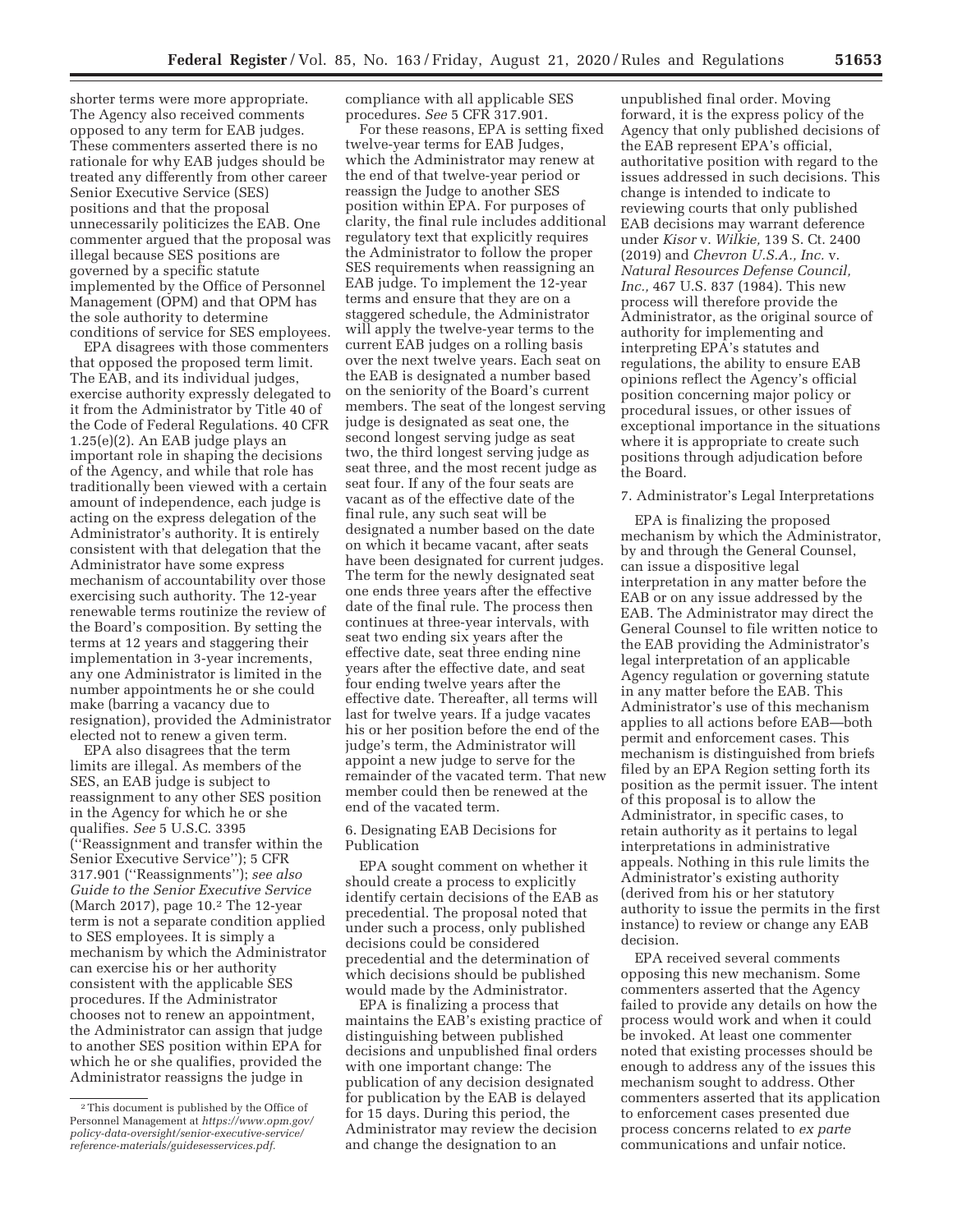EPA believes it has sufficiently explained how the mechanism works and when it can be invoked. The Administrator will direct the General Counsel to file a written notice with the EAB that provides the Administrator's legal interpretation of the relevant statute or regulation. As explained in the proposal and reiterated in this final rule, the Administrator may utilize the mechanism in any matter before the EAB or on any issue addressed by the EAB, meaning it has no temporal limitation. EPA agrees with the comment that the Administrator does not need this mechanism to achieve the goals of this provision. However, the Agency believes that codifying this mechanism more directly and transparently reflects the Administrator's authority, and, as discussed in Section III.C below, mitigates any concerns over EAB judges acting as inferior officers. Lastly, EPA does not believe that this mechanism raises due process concerns. Any use of this mechanism will necessarily conform with EPA's *ex parte* rules in 40 CFR 22.8. In order to ensure such conformance, the General Counsel will issue a memorandum detailing specific measures that will be taken to create any necessary firewalls between attorneys litigating matters before the Board and those that may work on the Administrator's legal interpretation in a given case. With regard to unfair notice, the relevant inquiry is whether the regulated party had adequate notice of the relevant legal requirement at the time the alleged violation occurred. A binding legal interpretation issued by the Administrator during the enforcement appeal process does nothing to change whether there was adequate notice prior to bringing the enforcement action.

## *B. How does this final rule affect pending appeals?*

The provisions included in this final rule apply to any appeal filed with the EAB after the effective date of this final rule, including for permit decisions that were finalized before the effective date but for which the period for filing a petition for review has not expired. The final rule does not apply to any appeal that was filed before the effective date of this rule.

## *C. Why is EPA finalizing these reforms?*

Each statue implemented by EPA that requires the issuance of permits authorizes the Administrator to issue such permits. The Administrator retains discretion as to the procedural process of issuing such permits and may delegate his or her authority as he or she

deems necessary to implement the statutory objectives. *See Avenal Power Center, LLC* v. *EPA,* 787 F. Supp. 2d 1, 3 (D.D.C. 2011). The EAB was created in 1992 by a delegation of the Administrator's authority over appellate proceedings, including, among other things, appeals from permit decisions made by Regional Administrators. That delegation of authority, along with the Board's rules of procedure and scope of responsibilities, was codified via a procedural rule. *See* 57 FR 5320 (February 13, 1992). Having created the EAB through delegation, the Administrator may now alter the Board's role in the permitting process, particularly if he or she believes a different approach would better serve the purposes of the statutes he or she implements. This action does just that by modifying the prior rules of procedure and realigning the prior delegations in manner that ensures a proper level of accountability and consistency in decision-making, streamlines the permitting process, and ultimately results in better and more efficient outcomes.

EPA received several comments asserting that its proposal did not constitute a procedural rule. Many of the same commenters asserted that, because the proposal sought to revise the process for appealing PSD and Acid Rain permits under the CAA, the Agency is required to follow that statute's rulemaking requirements in section 307(d), which include, among other things, a public hearing. EPA disagrees with both comments. This action is a rule of agency procedure and practice under the Administrative Procedure Act (APA). 5 U.S.C. 553(b)(A). This final rule simply amends certain aspects of the original procedural rule that established the EAB in 1992. Moreover, because it is a procedural rule under the APA, the final rule is exempt from section 307(d) of the CAA: ''This subsection shall not apply in the case of any rule or circumstance referred to in subparagraphs (A) or (B) of subsection 553(b) of title 5.'' 42 U.S.C. 7607(d)(1). Courts have affirmed that the CAA adopts the APA's notice and comment exceptions in 5 U.S.C. 553(b). *See EME Homer City Generation, L.P.* v. *EPA,* 795 F.3d 118, 134 (D.C. Cir. 2015) (''[T]he Clean Air Act permits EPA to conduct rulemaking without notice and comment when doing so would be appropriate under Subsection 553(b) of the Administrative Procedure Act. . . .''); *see also Sierra Club* v. *Jackson,* 833 F.Supp.2d 11 (D.C. Circuit 2012); *Small Refiner Lead Phase-Down* 

*Task Force* v. *EPA,* 705 F.2d 506 (D.C. Cir. 1983).

EPA also received one comment asserting that, in light of the Supreme Court's decision in *Lucia* v. *SEC,* 138 S. Ct. 2044 (2018), and the functions performed by the EAB, the appointment of EAB judges is unconstitutional. In *Lucia,* the Supreme Court held that SEC administrative law judges are constitutional officers of the United States and must be appointed in accordance with the Appointments Clause of the Constitution. The commenter suggests that EAB judges are constitutional officers that have not been appointed consistent with the Appointments Clause, which requires such officers be appointed by the President with the advice and consent of the Senate, unless ''Congress . . . by law vest[s] the Appointment of such inferior Officers, as they think proper, in the President alone, in the Courts of Law, or in the Heads of Departments.'' U.S. CONST. art. II, § 2, cl. 2.

EPA disagrees that EAB service as the Board is currently comprised violates the Constitution. The Administrator derives his or her appointment authority from Reorganization Plan No. 3 of 1970, 84 Stat. 2086 (July 9, 1970), which also ''convey[ed] to the [EPA] Administrator all of the housekeeping authority available to other department heads under [5 U.S.C. 301]'' and demonstrates that ''Congress has vested the Administrator with the authority to run EPA, to exercise its functions, and to issue regulations incidental to the performance of those functions.'' 3 Courts have previously held that ''offices'' under the Appointments Clause can be created by Executive Branch officials invoking their general housekeeping and delegation authorities. *See Willy* v. *Administrative Review Bd.,* 423 F.3d 483, 491 (5th Cir. 2005) (citing Reorg. Plan No. 6 of 1950, § 2, 15 FR 3174 (1950), 64 Stat. 1263, and 5 U.S.C. 301); *see also Varnadore* v. *Secretary of Labor,* 141 F.3d 625, 631 (6th Cir. 1998); *Com. of Pa., Dep't of Pub. Welfare* v. *U.S. Dep't of Health & Human Servs.,* 80 F.3d 796, 804–05 (3d Cir. 1996). The Administrator is authorized to create the Board and appoint EAB judges. While EPA does not contest the commenter's characterization of EAB judges as inferior officers, the Agency disagrees with any suggestion that EAB decisions may only be made by principal officers. The EAB's authority is delegated from the Administrator, who adopts the procedural rules, such as this action, that govern the EAB, and the judges are

<sup>3</sup>*See supra* n.1.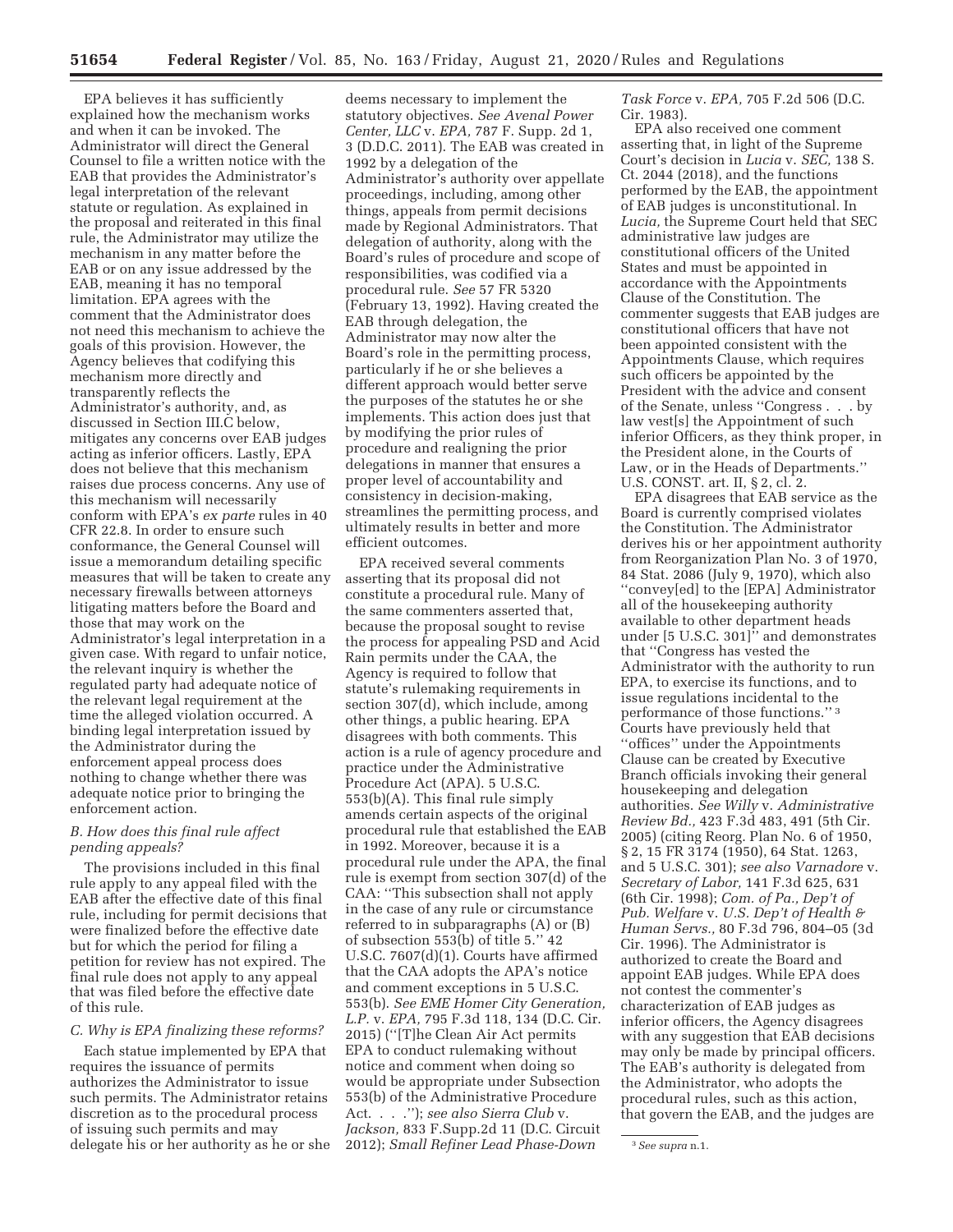subject to removal or reassignment by the Administrator as explained in Section III.A.6. Moreover, having created the EAB via regulation, the Administrator is also free to abolish the EAB. *See In re Grand Jury Investigation,*  916 F.3d 1047, 1052 (D.C. Cir. 2019) (explaining that a principal officer's ability to completely abolish an office can render that officer inferior) (citing *In re Sealed Case,* 829 F.2d 50, 56 (D.C. Cir. 1987); *Morrison* v. *Olson,* 487 U.S. 654, 721 (1988) (Scalia, J., dissenting) (noting that an officer is inferior and subject to control ''if by no other means than'' the principal's ability to ''amend[ ] or revok[e] the regulation defining his authority'')). While the creation of the EAB and the appointment of its judges meet constitutional requirements, *Lucia* does highlight the requirement that inferior officers are accountable to a principal officer. And that, while the EAB has been viewed with a measure of independence, it is ultimately accountable to the Administrator and the authority he or she has delegated to it. This action only strengthens the EAB's accountability to the Administrator by, among other things, confirming the Administrator's ability to provide legal interpretations on matters before the EAB.

### **IV. Statutory and Executive Order Reviews**

*A. Executive Orders 12866: Regulatory Planning and Review and Executive Order 13563: Improving Regulation and Regulatory Review* 

This action is exempt from review by the Office of Management and Budget (OMB) because it is limited to agency organization, management or personnel matters.

*B. Executive Order 13771: Reducing Regulations and Controlling Regulatory Costs* 

This action is not an Executive Order 13771 regulatory action because it relates to agency organization, management or personnel.

### *C. Paperwork Reduction Act (PRA)*

This action does not contain any information collection activities and therefore does not impose an information collection burden under the PRA.

#### *D. Regulatory Flexibility Act (RFA)*

This action is not subject to the RFA. The RFA applies only to rules subject to notice and comment rulemaking requirements under the Administrative Procedure Act (APA), 5 U.S.C. 553, or any other statute. This rule pertains to

agency management or personnel, which the EPA expressly exempts from notice and comment rulemaking requirements under 5 U.S.C. 553(a)(2).

### *E. Unfunded Mandates Reform Act (UMRA)*

This action does not contain any unfunded mandate as described in UMRA, 2 U.S.C. 1531–1536, and does not significantly or uniquely affect small governments. The action imposes no enforceable duty on any state, local or tribal governments or the private sector.

## *F. Executive Order 13132: Federalism*

This action does not have federalism implications. It will not have a substantial direct effect on the States, on the relationship between the national government and the States, or on the distribution of power and responsibilities among the various levels of government.

*G. Executive Order 13175: Consultation and Coordination With Indian Tribal Governments* 

This action does not have tribal implications as specified in Executive Order 13175.

*H. Executive Order 13045: Protection of Children From Environmental Health Risks and Safety Risks* 

The EPA interprets Executive Order 13045 as applying only to those regulatory actions that concern environmental health or safety risks that EPA has reason to believe may disproportionately affect children, per the definition of ''covered regulatory action'' in section 2–202 of the Executive Order. This action is not subject to Executive Order 13045 because it does not concern an environmental health risk or safety risk.

*I. Executive Order 13211: Actions Concerning Regulations That Significantly Affect Energy Supply, Distribution or Use* 

This action is not a ''significant energy action'' because it is not likely to have a significant adverse effect on the supply, distribution or use of energy.

*J. National Technology Transfer and Advancement Act (NTTAA)* 

This rulemaking does not involve technical standards.

*K. Executive Order 12898: Federal Actions To Address Environmental Justice in Minority Populations and Low-Income Populations* 

This action is not subject to Executive Order 12898 (59 FR 7629, Feb. 16, 1994) because it does not establish an environmental health or safety standard.

#### *L. Congressional Review Act (CRA)*

This final rule is exempt because it is a rule of agency organization, procedure, or practice that does not substantially affect the rights or obligations of non-agency parties.

## **List of Subjects**

## *40 CFR Part 1*

Environmental protection, Organization and functions (Government agencies).

### *40 CFR Part 49*

Environmental protection, Administrative practice and procedure, Air pollution control, Indians, Intergovernmental relations, Reporting and Recordkeeping requirements.

#### *40 CFR Part 71*

Environmental protection, Administrative practice and procedure, Air pollution control, Reporting and recordkeeping requirements.

#### *40 CFR Part 124*

Environmental protection, Administrative practice and procedures, Air pollution control, Hazardous waste, Indians-lands, Reporting and recordkeeping requirements, Water pollution control, Water supply.

#### **Andrew Wheeler,**

*Administrator.* 

For the reasons set forth in the preamble, EPA amends 40 CFR parts 1, 49, 71, and 124 as follows:

## **PART 1—STATEMENT OF ORGANIZATION AND GENERAL INFORMATION**

■ 1. The authority citation for part 1 is revised to read as follows:

**Authority:** 5 U.S.C. 552; Reorganization Plan No. 3 of 1970, 84 Stat. 2086 (July 9, 1970).

■ 2. Amend § 1.25 by revising paragraphs (e)(2) and (3) and adding paragraphs (e)(4) and (5) to read as follows:

# **§ 1.25 Staff offices.**

- \* \* \* \* \*
	- $(e) * * * *$

(2) *Functions.* (i) The Environmental Appeals Board shall exercise only that authority expressly delegated to it in this title. The Environmental Appeals Board, may also, at the Administrator's express request, provide advice and consultation, make findings of fact and conclusions of law, prepare a recommended decision, or serve as the final decisionmaker, as the Administrator deems appropriate.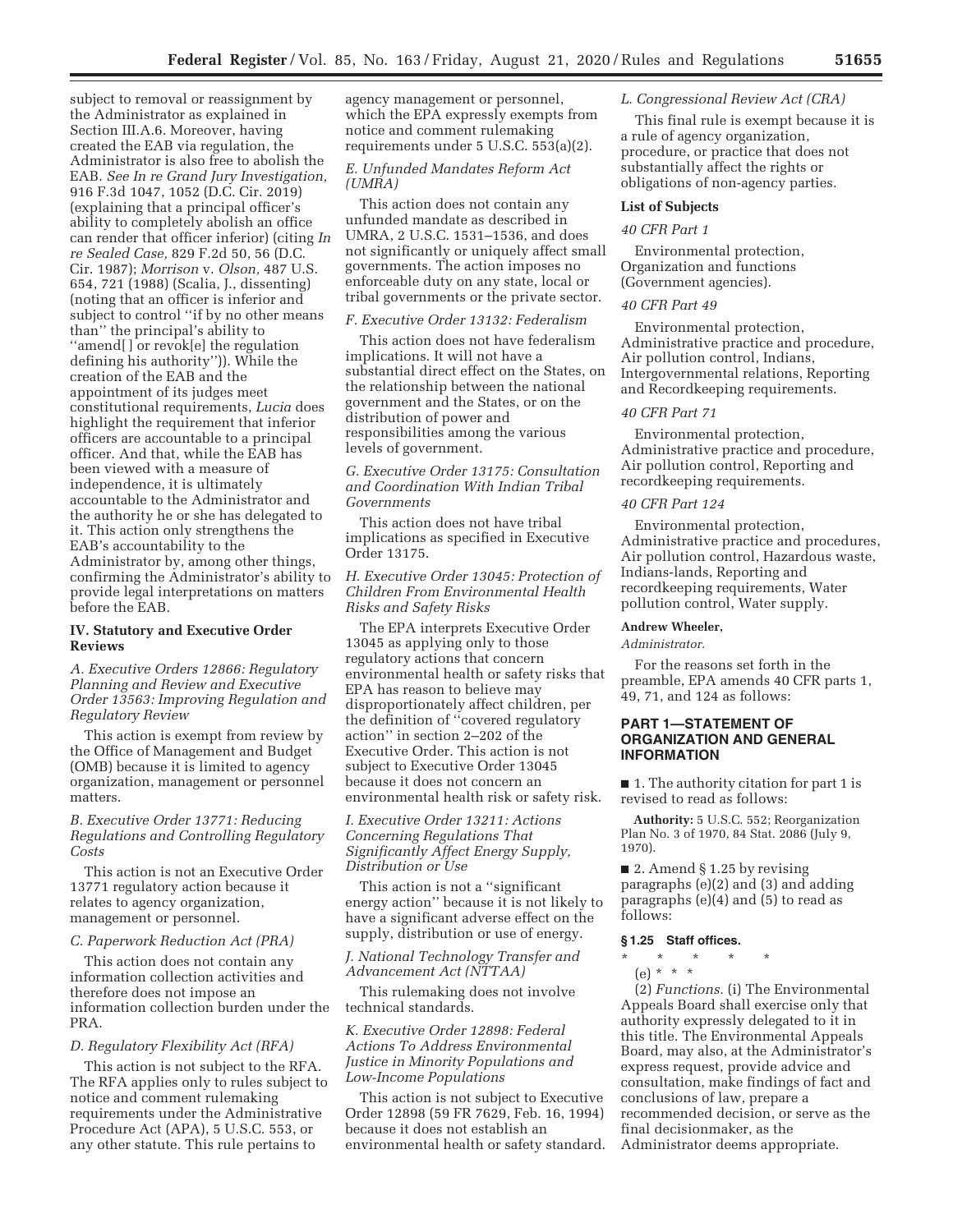(ii) In performing its functions, the Environmental Appeals Board may consult with any EPA employee concerning any matter governed by the rules set forth in this title, provided such consultation does not violate applicable *ex parte* rules in this title.

(iii) The Administrator may limit the Environmental Appeals Board's authority to interpret statutes and regulations otherwise delegated to it in this title by issuing, through the General Counsel, a binding legal interpretation of any applicable statute or regulation. Nothing in this section limits the Administrator's authority to review or change any EAB decision.

(3) *Final Decisions and Orders.* (i) *Designation.* The Environmental Appeals Board shall designate each final decision as either a published decision or an unpublished final order at the time such decision is issued.

(ii) *Published decisions.* (A) Except as provided in paragraph (e)(3)(ii)(B) of this section, the Environmental Appeals Board may not publish a decision in the Environmental Appeals Decisions (E.A.D.) or on the Board's website under the heading ''Published Decisions'' until 15 days after the date on which the decision is issued.

(B) The Administrator may, within 15 days of the Environmental Appeals Board issuing a decision designated for publication, re-designate the decision as an unpublished final order. Once redesignated, the Environmental Appeals Board may not publish such decision in the Environmental Appeals Decisions (E.A.D.) or on the Board's website under the heading ''Published Decisions''.

(4) *Qualifications.* Each member of the Environmental Appeals Board shall be a graduate of an accredited law school and a member in good standing of a recognized bar association of any State or the District of Columbia. Board Members shall not be employed by the Office of Enforcement, the Office of the General Counsel, a Regional Office, or any other office directly associated with matters that could come before the Environmental Appeals Board. A Board Member shall recuse himself or herself from deciding a particular case if that Board Member in previous employment performed prosecutorial or investigative functions with respect to the case, participated in the preparation or presentation of evidence in the case, or was otherwise personally involved in the case.

(5) *Term.* (i) *Initial terms.* (A) The seat of the longest serving member is designated as seat one, the second longest serving member as seat two, the third longest serving member as seat three, and the most recent member as

seat four. If any of the four seats are vacant as of September 21, 2020, any such seat is designated a number based on the date on which it became vacant, after seats have been designated for current members.

(B) The initial term for seat one ends three years from September 21, 2020. The initial term for seat two ends six years from September 21, 2020. The initial term for seat three ends nine years from September 21, 2020. The initial term for seat four ends twelve years after September 21, 2020. The Administrator has the option of renewing these initial terms under paragraph (e)(5)(ii) of this section.

(C) Nothing in this section prevents a member of the Environmental Appeals Board from resigning, retiring, or transferring before the expiration of the member's initial term. Similarly, nothing in this paragraph forecloses the Administrator from reassigning a member of the Environmental Appeals Board to another position, consistent with applicable requirements, prior to the expiration of the member's initial term. The Administrator shall follow the provisions in 5 CFR 317.901 in making any reassignment under this section.

(D) If a member of the Environmental Appeals Board resigns, retires, or transfers before the expiration of the member's initial term, the replacement member will serve for the remaining portion of the initial term, with an option for renewal at the end of the term. If the term of the replacement member is not renewed, the Administrator shall reassign the replacement member to another position, consistent with the provisions of 5 CFR 317.901.

(ii) *12-year terms.* (A) After the initial terms in paragraph (e)(5)(i) of this section, each member of the Environmental Appeals Board is appointed to a twelve-year term, with an option for renewal at the end of that twelve-year period. Nothing in this paragraph prevents a member of the Environmental Appeals Board from resigning, retiring, or transferring before the expiration of the member's twelveyear term. Similarly, nothing in this paragraph forecloses the Administrator from reassigning a member of the Environmental Appeals Board to another position, consistent with applicable requirements, prior to the expiration of the member's renewable twelve-year term. The Administrator shall follow the provisions in 5 CFR 317.901 in making any reassignment under this section.

(B) If a member of the Environmental Appeals Board resigns, retires, or transfers before the expiration of the

member's term, the replacement member will serve for the remaining portion of the term, with an option for renewal at the end of the term. If the term of the replacement member is not renewed, the Administrator shall reassign the replacement member to another position, consistent with the provisions of 5 CFR 317.901.

## **PART 49—INDIAN COUNTRY: AIR QUALITY PLANNING AND MANAGEMENT**

■ 3. The authority citation for part 49 continues to read as follows:

**Authority:** 42 U.S.C. 7401, *et seq.* 

## **Subpart C—General Federal Implementation Plan Provisions**

 $\blacksquare$  4. Amend § 49.159 by revising paragraph (d) to read as follows:

# **§ 49.159 Final permit issuance and administrative and judicial review.**

\* \* \* \* \* (d) *Can permit decisions be appealed?*  (1) Permit decisions may be appealed under the permit appeal procedures of 40 CFR 124.19.

(2) An appeal under paragraph (d)(1) of this section is, under section 307(b) of the Act, a prerequisite to seeking judicial review of the final agency action.

 $\blacksquare$  5. Amend § 49.172 by revising paragraph (d) to read as follows:

\* \* \* \* \*

#### **§ 49.172 Final permit issuance and administrative and judicial review.**  \* \* \* \* \*

(d) *Can permit decisions be appealed?*  (1) Permit decisions may be appealed under the permit appeal procedures of 40 CFR 124.19.

(2) An appeal under paragraph (d)(1) of this section is, under section 307(b) of the Act, a prerequisite to seeking judicial review of the final agency action.

# **PART 71—FEDERAL OPERATING PERMIT PROGRAMS**

\* \* \* \* \*

■ 6. The authority citation for part 71 continues to read as follows:

**Authority:** 42 U.S.C. 7401, *et seq.* 

## **Subpart A—Operating Permits**

■ 7. Amend § 71.11 by revising paragraph (l) to read as follows:

**§ 71.11 Administrative record, public participation, and administrative review.**  \* \* \* \* \*